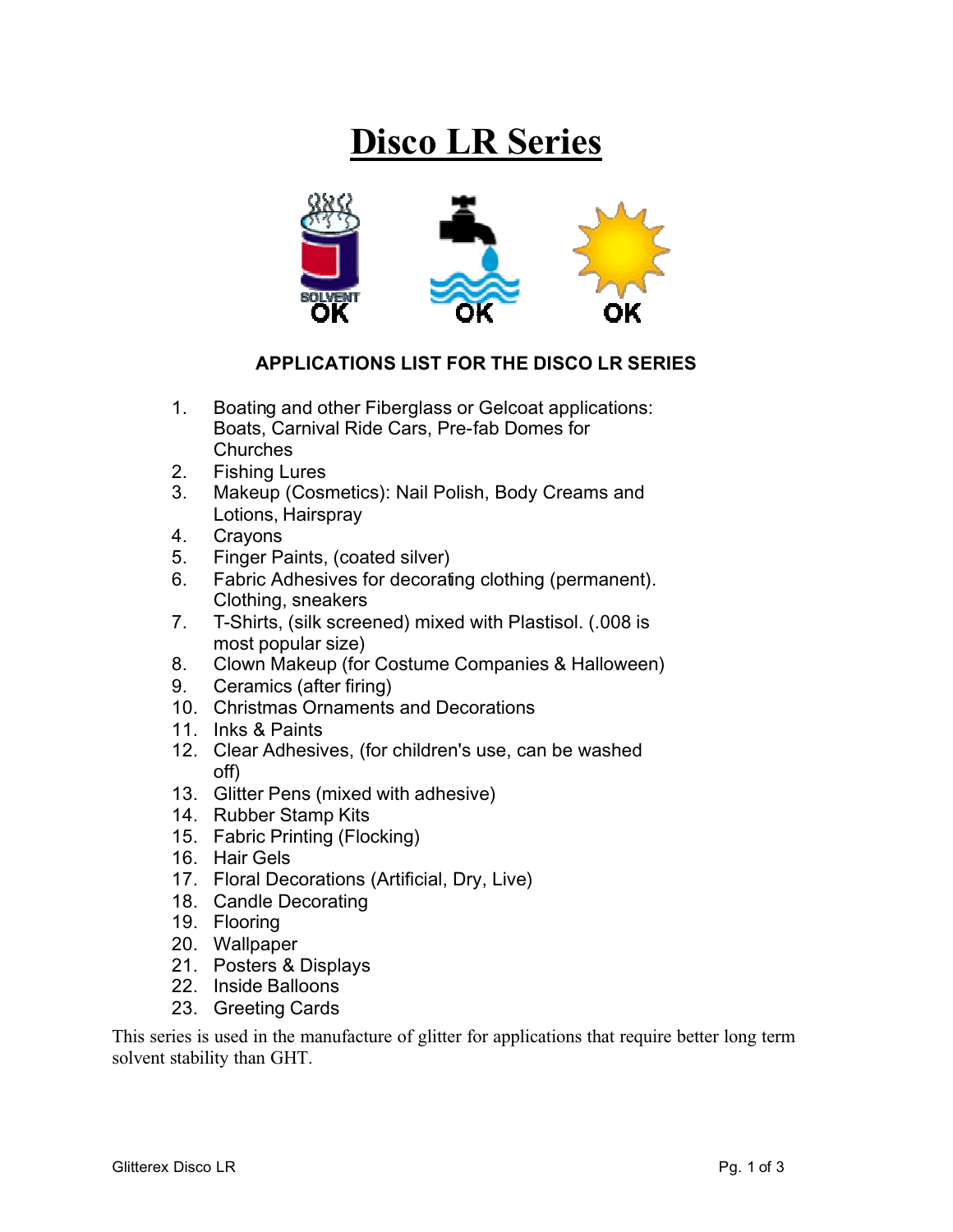## **TECHNICAL DATA - DISCO LR SERIES**

| <b>Nominal Dominant</b><br><b>Available Colors</b><br><b>Wavelength (nm)</b> |     | <b>Nominal Thickness</b><br>$(mils/\mu m)$ | <b>Nominal Yield</b><br>(sq. in./lb) |  |
|------------------------------------------------------------------------------|-----|--------------------------------------------|--------------------------------------|--|
| VLR                                                                          | 465 | 1.1/28                                     | 22,000                               |  |
| BLR                                                                          | 485 | 1.2/30                                     | 20,000                               |  |
| <b>GLR</b>                                                                   | 555 | 1.3/33                                     | 18,000                               |  |
| 71 R                                                                         | 590 | 1.4/36                                     | 16,000                               |  |

| <b>Property</b>            | <b>Nominal Value</b>        |  |  |
|----------------------------|-----------------------------|--|--|
| 1. Specific Gravity        | 12                          |  |  |
| 2. Color Shift Temperature | $325^{\circ}F/163^{\circ}C$ |  |  |
| 3. Color Loss Temperature  | $420^{\circ}F/215^{\circ}C$ |  |  |

**Solvent Resistance:**

| <b>Immersion</b><br><b>Time</b> | <b>Alcohols</b><br>(Ethanol,<br>Isopropanol) | <b>Aliphatic</b><br>(Hexane,<br>Naptha)                                     | <b>Aromatic</b><br><b>Hydrocarbons Hydrocarbons</b><br>(Benzene,<br>Toluene)                   | <b>Ketones</b><br>(Acetone,<br>MEK) | <b>Esters</b><br>(Butyl<br>Acetate,<br><b>Ethyl</b><br>Acetate) |
|---------------------------------|----------------------------------------------|-----------------------------------------------------------------------------|------------------------------------------------------------------------------------------------|-------------------------------------|-----------------------------------------------------------------|
| 5 Min                           | N                                            | N                                                                           | <b>CS</b>                                                                                      | CS                                  | <b>CS</b>                                                       |
| 7 Days                          | N                                            | CC                                                                          | $CC^*$                                                                                         | $CC^*$                              | $CC^*$                                                          |
| <b>Immersion</b><br><b>Time</b> |                                              | <b>Fully Halogenated</b><br>Hydrocarbons (CarbonTet.,<br>Perchloroethylene) | <b>Partially Halogenated</b><br><b>Hydrocarbons (Ethlyene</b><br>Dichloride, Trichlorethylene) |                                     |                                                                 |
| 5 Min                           | CS                                           |                                                                             | CC                                                                                             |                                     |                                                                 |
| 7 Days                          |                                              | CC                                                                          | $CC^*$                                                                                         |                                     |                                                                 |

\* The iridescent color of LR recovers well when removed from the solvent.

Key:

**N** - No Change

**CS** - Color Shift (Sample has started to change color due to solvent immersion)

**CC** - Color Change (Total color change due to solvent immersion)

**CL** - Color Loss